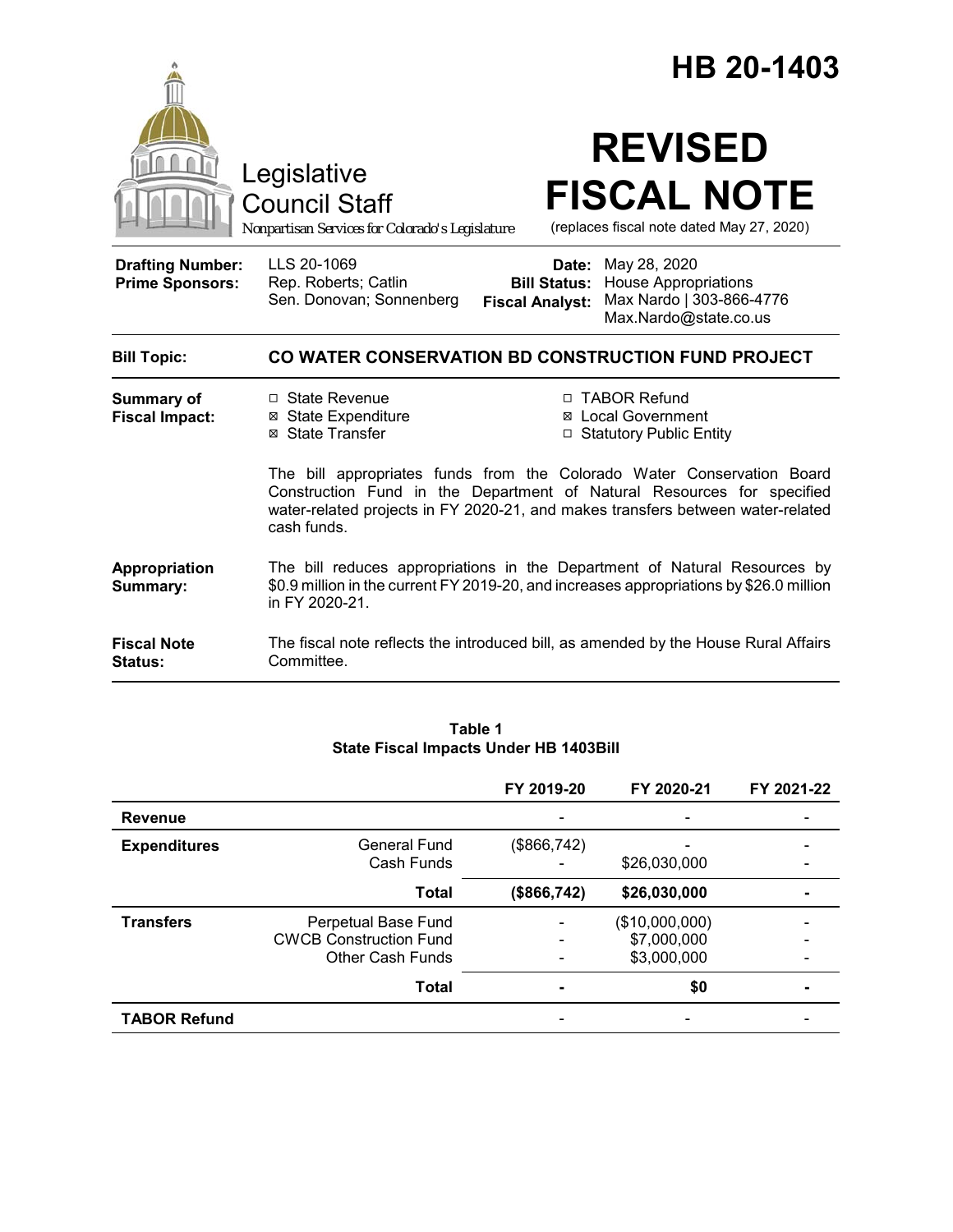May 28, 2020

## **Summary of Legislation**

The bill appropriates funds from the Colorado Water Conservation Board (CWCB) Construction Fund in the Department of Natural Resources (DNR) to the CWCB and the Division of Water Resources for specified water-related projects. In addition, the bill transfers money between water-related cash funds. The bill also does the following:

- reduces and extends an existing General Fund appropriation for the development of a Colorado River demand management program;
- extends the repeal date of the Water Efficiency Grant Program from July 1, 2020, to July 1, 2030;
- eliminates the FY 2020-21 distribution of ongoing annual funding for the Water Education Foundation; and
- allows the CWCB board to recommend funding for treated water distribution systems.

In addition, the bill authorizes the CWCB to make \$130.5 million in loans from the Severance Tax Perpetual Base Fund as follows:

- \$23,230,000 to the Pueblo Conservancy District to repair levees within the city;
- \$90,000,000 to the Southeastern Colorado Water Conservancy District for cost-share funding for the Frying Pan-Arkansas Project; and
- \$17,250,800 to the Tunnel Water Company to rehabilitate the Laramie-Poudre tunnel. The CWCB may also make this loan from the CWCB Construction Fund.

## **State Revenue**

Revenue will be generated from the interest on water project loans authorized by the bill. This amount will depend on the terms of the loans and cannot be determined at this time.

## **State Transfers**

For FY 2020-21, the bill transfers \$10.0 million from the Severance Tax Perpetual Base Fund to the CWCB Construction Fund. In addition, the bill transfers up to \$3.0 million from the CWCB Construction Fund as follows:

- \$1.0 million to the Fish and Wildlife Resources Fund; and
- an amount sufficient to restore the Litigation Fund balance to \$2.0 million.

## **State Expenditures**

The bill modifies state expenditures as follows:

- reduces by \$866,742 an existing General Fund appropriation for development of a Colorado River demand management program in the CWCB, and extends that appropriation from FY 2019-20 to FY 2020-21;
- eliminates the FY 2020-21 distribution of \$150,000 from annual funding for Water Education Colorado from the CWCB Construction Fund to; and
- appropriates \$26.2 million in FY 2020-21 for water-related projects paid from the CWCB Construction Fund. The funds are continuously appropriated and remain available for the designated purposes until fully expended. Affected projects are listed in Table 2.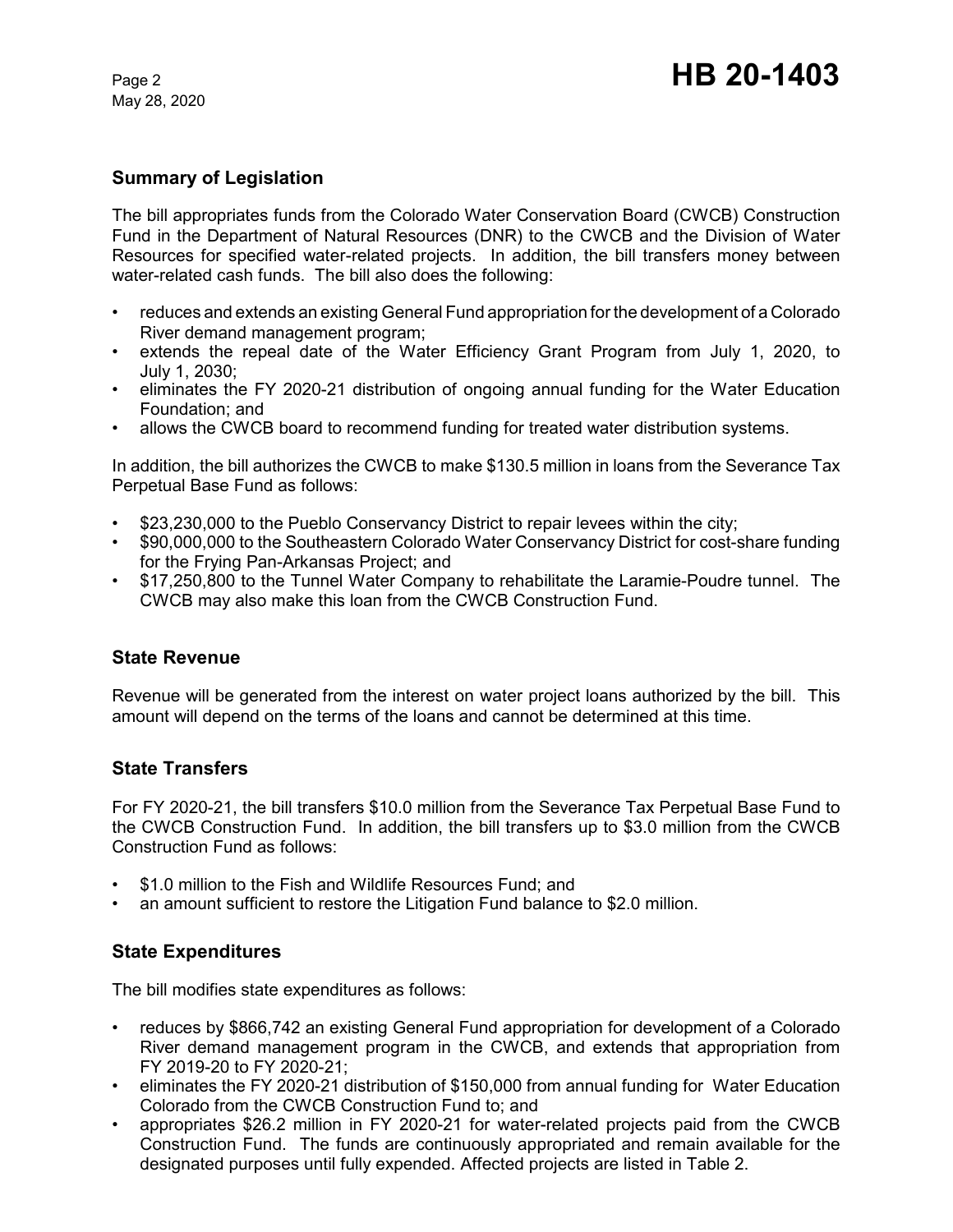# Page 3 **HB 20-1403**

# **Table 2**

# **FY 2020-21 Appropriations for Water-Related Projects in HB 20-1403**

| <b>Projects</b>                                                                                                                                                                                                                                            | FY 2020-21   |
|------------------------------------------------------------------------------------------------------------------------------------------------------------------------------------------------------------------------------------------------------------|--------------|
| Satellite monitoring system maintenance - to renovate existing gauging stations;<br>replace outdated collection platforms; upgrade transmission components; fund stream<br>gauge flood hardening projects; and fund flood-related data collection efforts. | \$380,000    |
| Colorado Floodplain Map Modernization Program - to continue assistance to<br>communities to revise and improve floodplain studies and maps.                                                                                                                | \$500,000    |
| Weather Modification Permitting Program - to assist water conservation and<br>conservancy districts and water providers with the development of cloud seeding<br>programs.                                                                                 | \$350,000    |
| Colorado Mesonet Project - to support the project at the Colorado Climate Center<br>at Colorado State University.                                                                                                                                          | \$150,000    |
| Acquisition of LIDAR data - to acquire light detection and ranging data to develop<br>accurate flood hazard, debris flow, and fluvial hazard mapping.                                                                                                      | \$200,000    |
| Arkansas River Decision Support System - to continue implementation of the<br>Arkansas River Decision Support System, as identified in the feasibility study<br>completed in December 2011.                                                                | \$500,000    |
| Colorado Decision Support System operations and maintenance - to continue to<br>operate and maintain the Colorado Decision Support System, which provides data and<br>analytical tools to assist with water resources planning.                            | \$500,000    |
| Water forecasting partnership project - to support the development of new sensing<br>data, equipment, and modeling in order to better estimate volumetric water supply.                                                                                    | \$350,000    |
| Water Loss Control Initiative - to conduct training workshops on water loss control<br>methodology, and to provide technical assistance on water system management.                                                                                        | \$1,000,000  |
| Continuation of Watershed Restoration Program - for various projects to support<br>watershed health and goals outlined in the state water plan.                                                                                                            | \$4,000,000  |
| Alternative Agricultural Transfer Methods Grant Program - to support various<br>transfer methods as alternatives to permanent dry-up of agricultural lands.                                                                                                | \$750,000    |
| Continuation of state water plan - to fund grants, studies, programs, or projects that<br>assist in implementing the state water plan.                                                                                                                     | \$7,500,000  |
| Frying Pan-Arkansas grants - to provide cost-share funding for the Frying Pan-<br>Arkansas project, which helps provide drinking water to six counties.                                                                                                    | \$10,000,000 |
| <b>Total</b>                                                                                                                                                                                                                                               | \$26,180,000 |

# **Local Government**

The majority of the funding provided by this bill will benefit local water districts or water providers.

# **Effective Date**

The bill takes effect upon signature of the Governor, or upon becoming law without his signature.